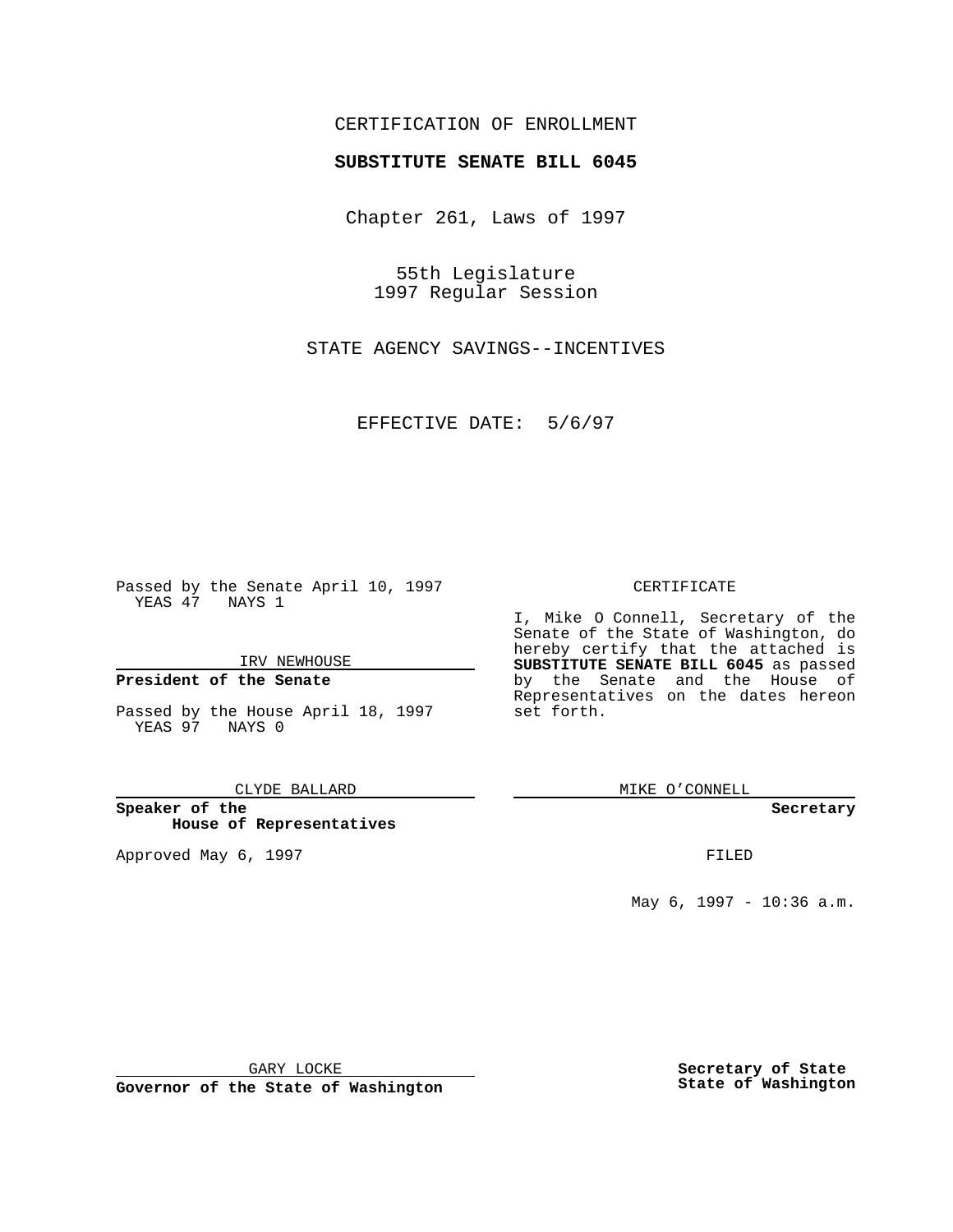# **SUBSTITUTE SENATE BILL 6045** \_\_\_\_\_\_\_\_\_\_\_\_\_\_\_\_\_\_\_\_\_\_\_\_\_\_\_\_\_\_\_\_\_\_\_\_\_\_\_\_\_\_\_\_\_\_\_

\_\_\_\_\_\_\_\_\_\_\_\_\_\_\_\_\_\_\_\_\_\_\_\_\_\_\_\_\_\_\_\_\_\_\_\_\_\_\_\_\_\_\_\_\_\_\_

Passed Legislature - 1997 Regular Session

## **State of Washington 55th Legislature 1997 Regular Session**

**By** Senate Committee on Ways & Means (originally sponsored by Senators West, Spanel, Strannigan and Oke; by request of Governor Locke)

Read first time 04/01/97.

 AN ACT Relating to the efficient use of general fund moneys; adding new sections to chapter 43.79 RCW; and declaring an emergency.

BE IT ENACTED BY THE LEGISLATURE OF THE STATE OF WASHINGTON:

 NEW SECTION. **Sec. 1.** A new section is added to chapter 43.79 RCW to read as follows:

 (1) The savings incentive account is created in the custody of the state treasurer. The account shall consist of all moneys appropriated to the account by the legislature. The account is subject to the allotment procedures under chapter 43.88 RCW, but no appropriation is required for expenditures from the account.

 (2) Within the savings incentive account, the state treasurer may create subaccounts to be credited with moneys attributable to individual state agencies, as determined by the office of financial management in consultation with the legislative fiscal committees. Moneys deposited in the subaccounts may be expended only on the authorization of the agency's executive head or designee and only for the purpose of one-time expenditures to improve the quality, efficiency, and effectiveness of services to customers of the state, such as one-time expenditures for employee training, employee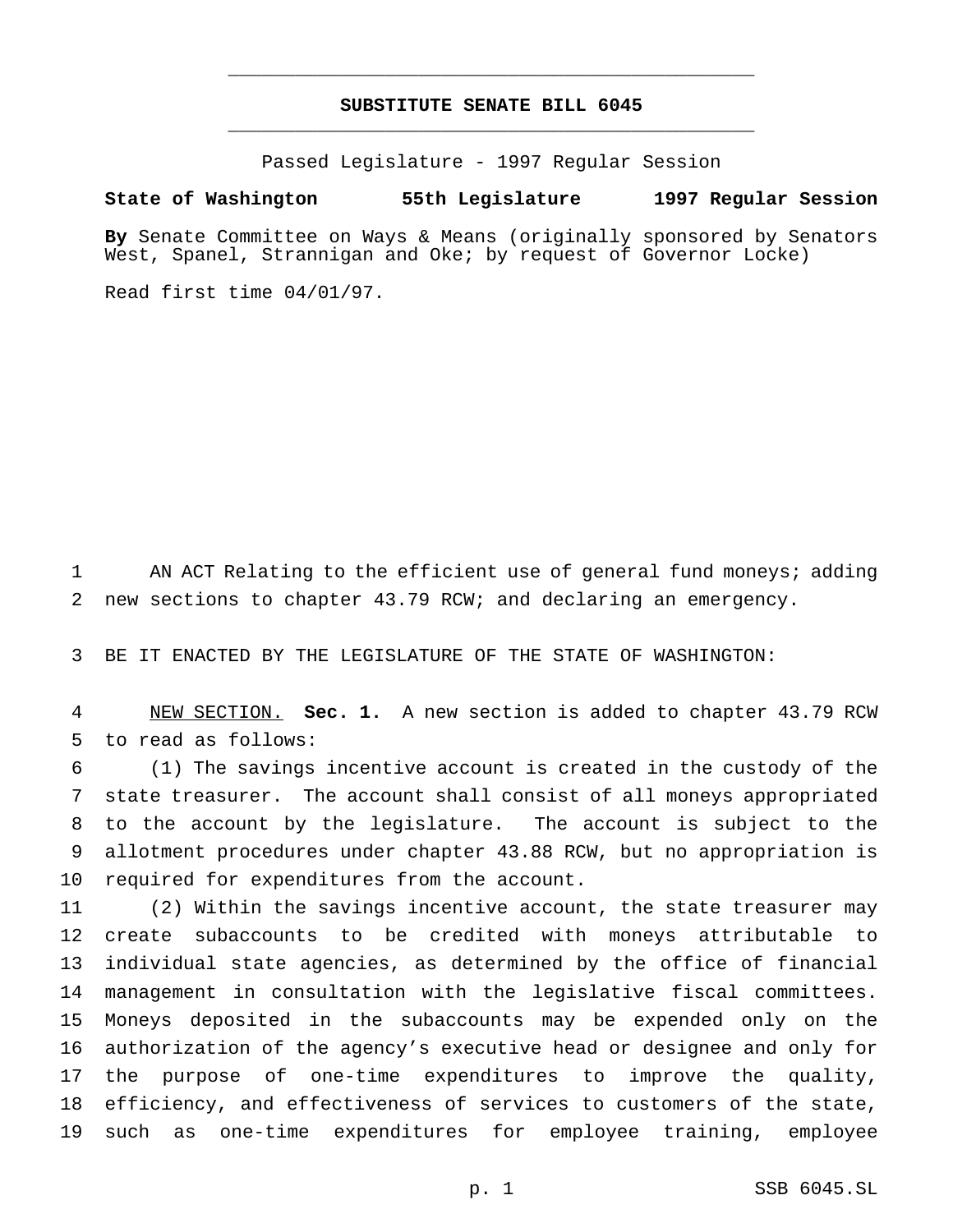incentives, technology improvements, new work processes, or performance measurement. Funds may not be expended from the account to establish new programs or services, expand existing programs or services, or incur ongoing costs that would require future expenditures.

 (3) For purposes of this section, "incentive savings" means state general fund appropriations that are unspent as of June 30th of a fiscal year, excluding any amounts included in across-the-board reductions under RCW 43.88.110 and excluding unspent appropriations for (a) caseload and enrollment in entitlement programs, (b) enrollments in state institutions of higher education, (c) a specific amount contained in a condition or limitation to an appropriation in the biennial appropriations act, if the agency did not achieve the purpose of the condition or limitation, (d) debt service on state obligations, and (e) state retirement system obligations. The office of fiscal management, after consulting with the legislative fiscal committees, shall report to the treasurer the amount of savings incentives achieved.

 (4) By December 1, 1998, and each December 1st thereafter, the office of financial management shall submit a report to the fiscal committees of the legislature on the implementation of this section. The report shall (a) evaluate the impact of this section on agency reversions and end-of-biennium expenditure patterns, and (b) itemize agency expenditures from the savings recovery account.

 NEW SECTION. **Sec. 2.** A new section is added to chapter 43.79 RCW to read as follows:

 The education savings account is created in the custody of the state treasurer. The account shall consist of all moneys appropriated to the account by the legislature. The account is subject to the allotment procedures under chapter 43.88 RCW, but no appropriation is required for expenditures from the account.

 Expenditures from the account may be authorized solely by the state board of education and solely for (1) common school construction projects that are eligible for funding from the common school construction account, and (2) technology improvements in the common schools.

 NEW SECTION. **Sec. 3.** This act is necessary for the immediate preservation of the public peace, health, or safety, or support of the